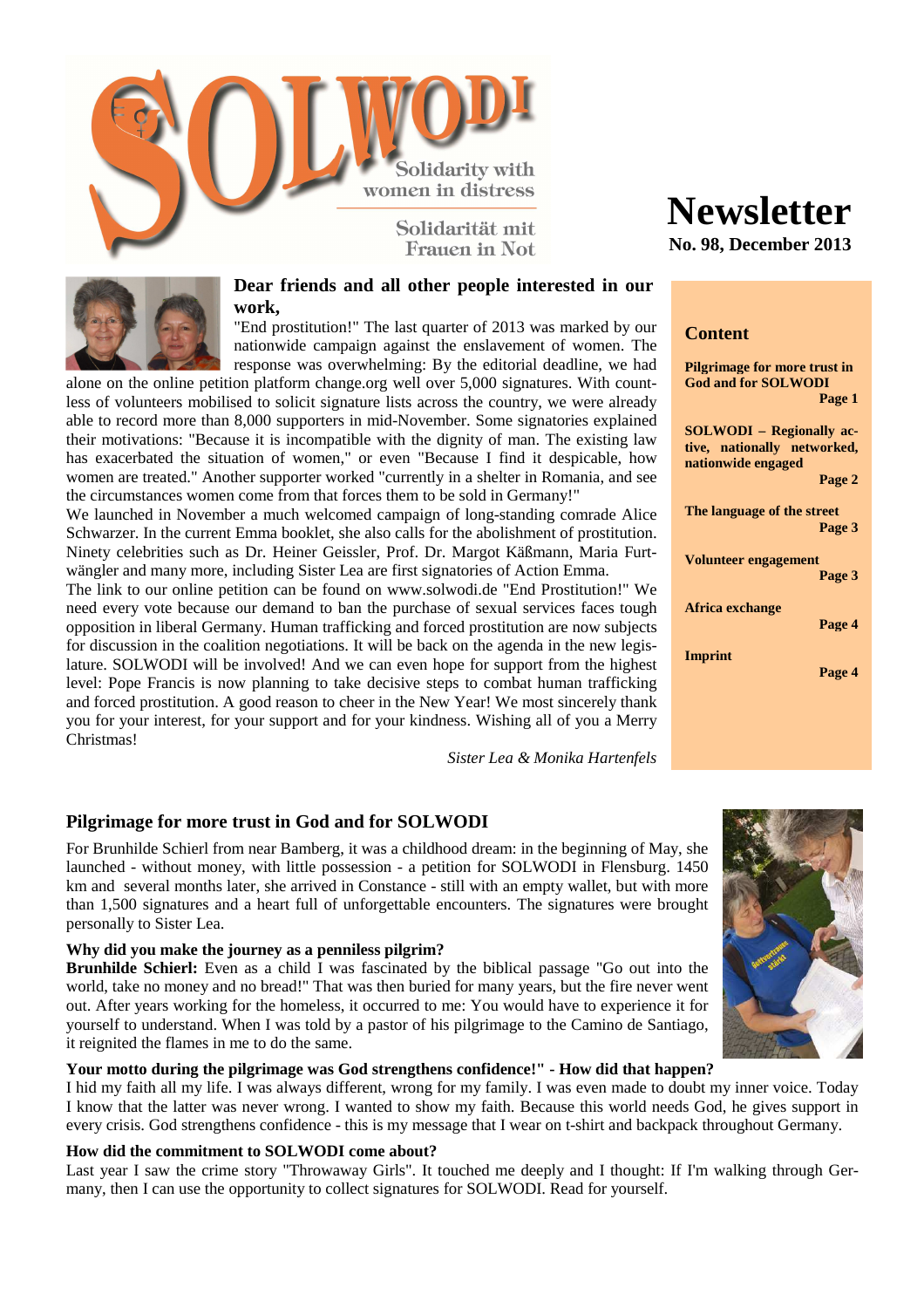**SOLWODI** is **regionally active** through the counselling centres, women's homes and shelters, and lobbying associations. SOLWODI Associations are **networked across the country.** SOLWODI is **nationally and Europe wide engaged** through political work.

*\_\_\_\_\_\_\_\_\_\_\_\_\_\_\_\_\_\_\_\_\_\_\_\_\_\_\_\_\_\_\_\_\_\_\_\_\_\_\_\_\_\_\_\_\_\_\_\_\_\_\_\_\_\_\_\_\_\_\_\_\_\_\_\_\_\_\_\_\_\_\_\_\_\_\_\_\_\_\_\_\_\_\_\_\_* 

## **Regional active ... Round table firmly established in Oberhausen**

SOLWODI Oberhausen is pleased about the establishment of the Round Table on "prostitution". Since June regular meetings are held among representatives of all institutions that have contact with women in prostitution, such as Health, regulatory and youth services, the police, the equality body, Pro Familia and also SOLWODI. "The round table is a huge step in the right direction," said Patrizia Chudalla of SOLWODI Oberhausen, which at the last meeting presented the work of SOLWODI. "So we discover, for example, gaps in care services and avoid duplication of structures." There are now round-tables established in Aachen, Berlin and Münster.

### **... in Berlin: A Reason to celebrate: Five-year anniversary of the counselling office and move to Neukölln**

There were two good reasons for a feast at SOLWODI in Berlin: The 5th Anniversary of the counselling centre and the move to Neukölln, making the counselling centre now much closer to their clients. Around 60 representatives from politics, religion and other counselling services came to celebrate. Prof. Barbara John confirmed that the commitment of SOLWODI for women, especially African women, is a plus for Berlin. Green MEP Dr. Susanna Kahlefeld supported the demand of SOLWODI that victims of trafficking be granted a residence permit, regardless of their testimony against perpetrators. The CDU deputy Burkard Dregger wished for future closer contact when campaigning on the themes of the counselling centre. A client expressed her gratitude to SOLWODI by singing the song "This little light of mine".

**Nationally networked ... in Thuringia: SOLWODI helps state government on establishment of advisory structures**  Thuringia currently has no advisory and support services for victims of human trafficking. Hence, the Ministry of Social Affairs, Family and Health contacted SOLWODI, to learn about building a nation-wide support structure. Designed at the invitation of the Ministry, SOLWODI Managing Director, Monika Hartenfels, was a keynote speaker at the inaugural event on "Forced Prostitution and Human Trafficking - Help and Advice in Thuringia" on 18 November 2013 in Erfurt.

### **Engaged in Germany and Europe ... throughout the country: Campaign "End prostitution!" already has over 8,000 signatures: Participate! All information on www.solwodi.de**

## **... in Mönchengladbach: Meeting with CDU Member of the Bundestag, Dr. Günter Krings**

Together with representatives of the city of Aachen, SOLWODI Associate Roshan Heiler met in mid-September with Dr. Günter Krings, group leader for the coalition negotiations of the CDU. The aim was to sensitize Dr. Krings to the issue of human trafficking and forced prostitution. This was clearly a success judging from Dr. Krings post after the meeting on his Facebook page: "That would be for me one of the most important issues in coalition negotiations."



*Günter Krings, Maria Drews, Roshan Heiler, Rudolf Henke* 

## **...Vienna : One year of SOLWODI Austria**

On 15 October last year, six religious communities came together to set up a protective shelter for eight women with children and founded SOLWODI Austria. "We were very surprised that we have received so many requests from pregnant women or those with young children," says Sr. Patricia Erber, the representative of SOLWODI Austria. She is pleased that already this year, 14 women and 13 children – of which three were born at SOLWODI - were taken in. Sr. Anna Mayrhofer, Head of Protective Housing, appreciates the good co-operation and networking that was very quickly built with other organizations, advisory bodies and authorities, thereby greatly facilitating the work for the residents of the protective housing. Two social workers and a psychotherapist form the full-time team. Nine volunteer staff members are involved, especially in the night and weekend service. The project is financed by SOLWODI through the Association of Ordained Women in Austria (VFÖ), religious communities and private donations.

#### **... in Ludwigsthal: Panel discussion with experts from three countries**

The increase in crime, especially trafficking and forced prostitution stands in stark contrast to the development of a good neighbourhood in the border areas of Germany, the Czech Republic and Austria. Representatives from all three countries met in mid October at Castle Ludwigsthal to discuss those issues. SOLWODI was represented by Renate Hofmann of Bad Kissingen. Lively sex-tourism occurs in the border areas and is a major problem in Czech cities. All participants agreed that only uniform EU rules and a European-wide implementation of the EU human trafficking directive, which is still pending in Germany, can rectify the situation.



*Renate Hofmann 3.left*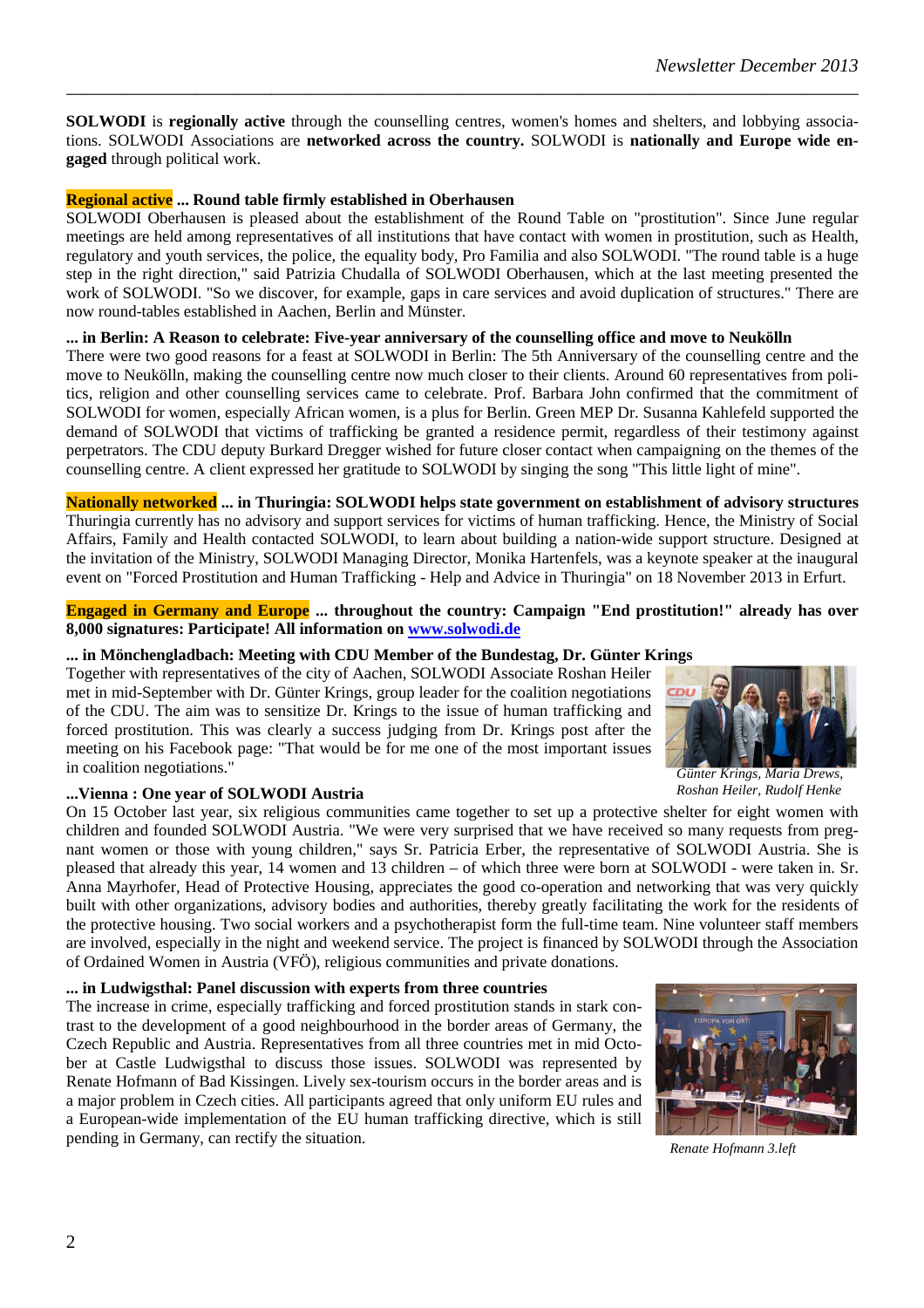# **The language of the street**

Outreach work - or street work - at SOLWODI Aachen

This day once again offers everything it has: Starting with a routine question of health advice to a self-employed prostitute who wanted to plan her exit to Albania for months to the Albanian who crumples the SOLWODI business card.

*\_\_\_\_\_\_\_\_\_\_\_\_\_\_\_\_\_\_\_\_\_\_\_\_\_\_\_\_\_\_\_\_\_\_\_\_\_\_\_\_\_\_\_\_\_\_\_\_\_\_\_\_\_\_\_\_\_\_\_\_\_\_\_\_\_\_\_\_\_\_\_\_\_\_\_\_\_\_\_\_\_\_\_\_\_* 

You need good nerves, empathy and patience. But it's worth it. Street work is often the only way to reach the women who need help especially. Therefore SOLWODI offers this form of consultation wherever resources and people make it happen.

Roshan Heiler has packed her first aid kit. First aid for women in prostitution is mainly time, an open ear and addresses of help locations,

SOLWODI staff, and physicians, packed in a



handy folder. At least every two weeks, she or her colleague visits the women in the red light district as part of the STELLA project.

"The women must be able to rely on us. Only then can trust be built," says Heiler. "But one never knows beforehand quite what to expect."

The path from the central SOLWODI counselling centre whose premises has been the Diocese for three years, is not far. At the Town Hall 100 metres away – standing in on Antonius Street we see many small storefronts in which scantily clad women present themselves, waiting for customers. For many, the Antonius Street is an eyesore in the middle of the city, which would do best is to disappear to somewhere on the outskirts. Out of sight - out of mind.

"That would be a catastrophe for the women," says Roshan Heiler. "A piece of social control would disappear when they are out in the industrial areas outside the city. It would be hard to reach the women there.'

Even the women do not want to move, especially since the problem of parked cars has just been solved. Starting immediately, thick iron barriers prevent visitors unfamiliar with the city from parking in front of the windows.

A slender woman, probably in her early 40s, with long blonde hair waves from her window. "I must drop by your office," she said. "A client told me that Aldi pays above the standard rate. Is that true? I must eventually do something else. Will you help me with the application? I do not know how to work with computers." Roshan Heiler reaffirms SOLWODI's offer of assistance, knowing that the situation is harder for women the older they get. Most of them do not pay into a social insurance and have no security for old age and are at risk of poverty.

"Many find it hard to step out of prostitution, especially women who are good in business and earn quite a bit in a month. That makes it hard for women to find alternatives," says Heiler. A graceful, well-groomed woman comes to us, a Greek who speaks French but no German. "She said two years ago that she is only saving for a nest," explains Heiler.

"But she is still here. Most women tell me that prostitution destroys them eventually and no one can take it for long. It all makes one psychologically ill."

A couple of doors further and Roshan Heiler has to rely on her Spanish. A woman from South America needs a medical examination but has no health insurance. Not a problem when one knows where to turn to.

One thing is clear: the language of the streets is not German but Romanian, Bulgarian, Albanian, Russian, Polish, Spanish, even French and English. Roshan Heiler speaks five languages, her colleagues another two. An Albanian accompanies, when possible, to translate. Along with the consistency of the visits, encourage the women to open their hearts to the workers.

Nevertheless, the work is sometimes frustrating. An Albanian crushes demonstratively, under the eyes of her handler, the SOLWODI visiting card and throws it to the ground. "We simply cannot reach some women," says Heiler. "Not yet."

Yet again, the word of mouth propaganda works. We wanted to leave Antonius Street as a woman waved to Roshan Heiler. "Upstairs is a woman who wants to quit. She is already waiting for you." And she does not have to wait long.

## **Volunteer engagement: Koblenz association's summer party**

Around 150 guests came to celebrate the first summer party of SOLWODI Protective Housing Koblenz at the end of August in the Oberwerth Sports School. Everything was available - from painting kids faces over live music with the Mini Maxi Singers and Django Reinhardt to the sumptuous buffet. "We help the helpers, for example with donation drives and public relations like this party," according to Dr. Ingeborg Thümmel, Chairperson of the Association who recently celebrated his birthday. SOLWODI's founder Sr. Lea Ackermann was thrilled with the successful part, the volunteer commitment and also the donations. The Lotto-Rhineland-Palatinate Foundation alone presented a check worth  $\in$  2,500.